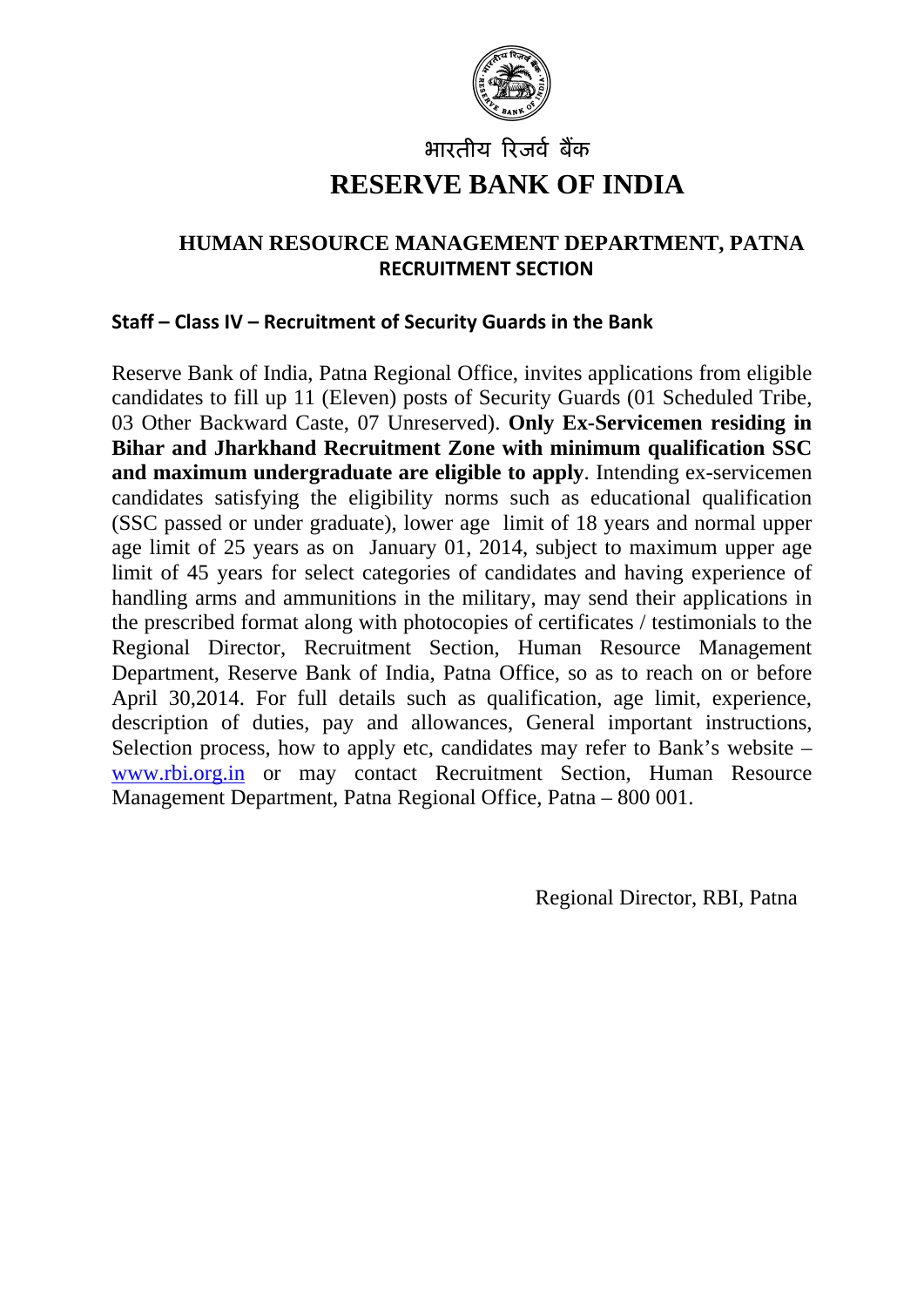

# भारतीय रिजर्व बैंक, पटना **RESERVE BANK OF INDIA, PATNA www.rbi.org.in**

# **Advertisement No.1 / 2014**

# **Staff – Class IV – Recruitment of Security Guards in the Bank**

Applications are hereby invited from Indian Citizens (**Ex-Servicemen only**) who fulfill the eligibility criteria regarding age, qualification, reservation (where applicable) etc. as specified below for enlistment in the wait-list for the post of Security Guard (Temporary) in class IV cadre in Reserve Bank of India, Patna . The number of posts and eligibility criteria are as given hereunder:

### **1. Zone of Recruitment : State of Bihar & Jharkhand**

#### **2. Post & Eligibility.**

### **Category-wise distribution of vacancies**

| Post     | No.                 |           |           |    | of   Unreserved   Reserved vacancies   Educational qualification |               |
|----------|---------------------|-----------|-----------|----|------------------------------------------------------------------|---------------|
|          | Vacancies vacancies | <b>SC</b> | <b>ST</b> |    | OBC   Minimum                                                    | Maximum       |
| Security |                     |           |           | 03 | $\vert$ Class X                                                  | Undergraduate |
| Guard    |                     |           |           |    | pass                                                             |               |

 Although matriculate ex-servicemen with 15 years of Defence service are considered as 'Graduates', they are also eligible to apply.

**Note:** The Bank reserves the right to increase / decrease the number of vacancies or not to fill up the vacancies, as per its requirement.

### **3. Job Requirement**

- 1. Guarding Bank's property (Office / Residential), other watch and ward duties at Patna office.
- 2. Operating X-Ray machines / DFMD for checking baggage at the entrance & other allied duties which may be assigned by the Bank.
- 3. The Security Guards will have to work in shifts including night shifts.
- **4. Educational Qualifications:** Minimum Std. X pass Maximum Undergraduate (Relaxable to any lower limit than Std.X in case adequate number of candidates with prescribed educational qualifications are not available).
- **5. Age Limit:** The lower and upper age limit for the post is 18 and 25 years respectively as on January 01, 2014 i.e. candidate born before 31.12.1988 and after 31.12.1995 are not eligible. However, the upper age limit will be relaxed for:
	- i) ST candidates by 5 years and OBC candidates by 3 years, subject to production of certificate issued by Competent Authority in the format prescribed by the Government of India.
	- ii) Further relaxation to the extent of number of years of service in Armed Forces  $+3$  years is applicable for all categories subject to a maximum upper age limit of 45 years.
	- iii) Since there is no vacancy for SC category, they are not eligible for relaxation in age, however, they may apply under General category.
	- iv) Displaced persons from Jammu and Kashmir between 01.01.1980 and 31.12.1989 by 5 years, subject to production of certificate from the concerned District Magistrate or any other Authority designated by the Government of Jammu and Kashmir.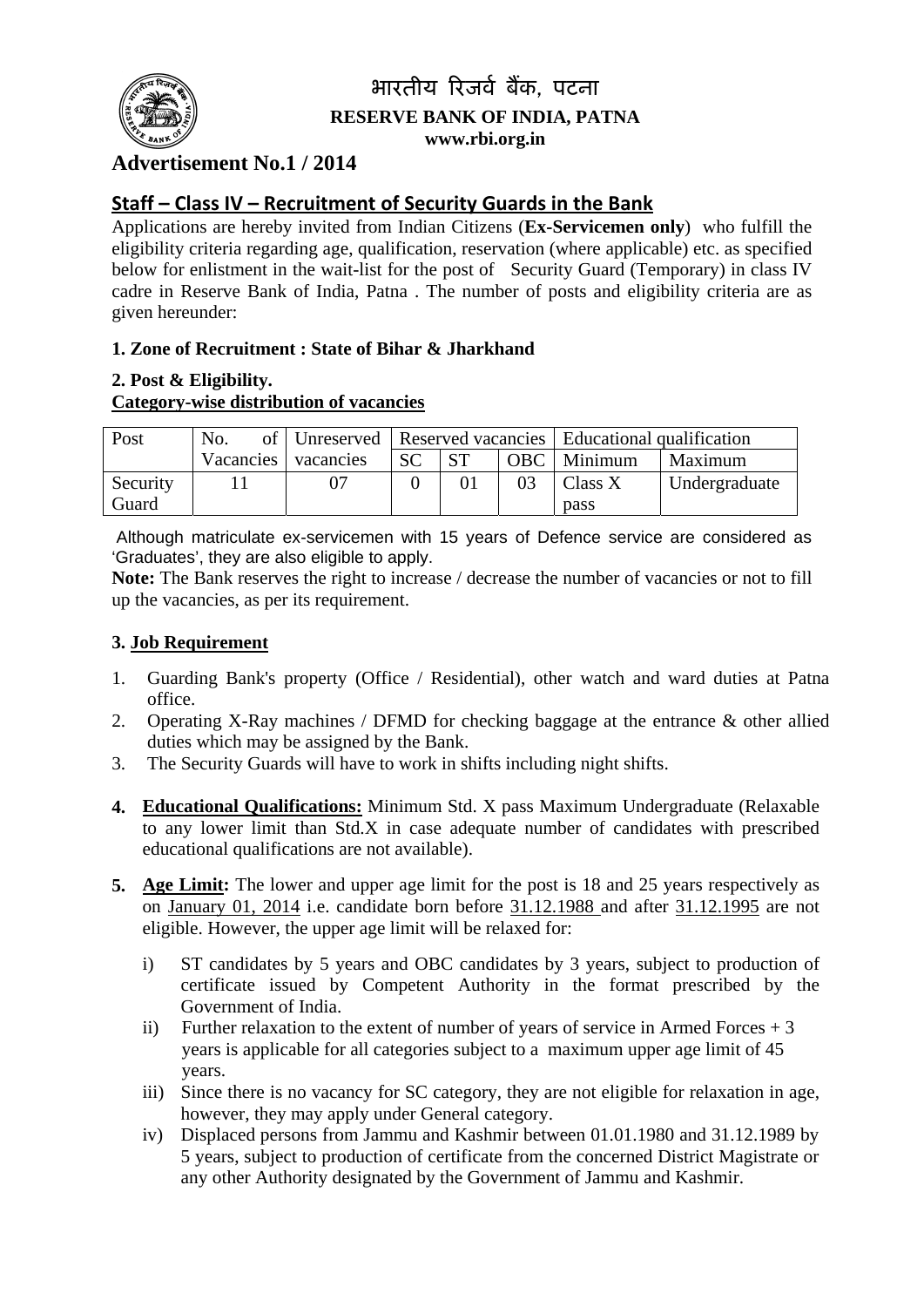v) Ex-employees of banking institutions / Government offices who were retrenched after at least one year's service and who are applying through Employment Exchange, by 6 years, subject to production of certificate from concerned Establishment.

Except for candidates belonging to the category (iv) above, the relaxation in the upper age limit will be cumulative, if the candidate belongs to more than one category.

**6. Pay & Allowances:** Initial starting pay of Rs.6550/ $-$  + ASP Rs.170/ $-$  in the scale of 6350 –  $220(4) - 7230 - 260(3) - 8010 - 300(3) - 8910 - 400(2) - 9710 - 500(4) - 11710 - 680(3) -$ 13750 (20 years). Total monthly emoluments at the current rate of allowances will be Rs.15545/- pm. (approximately) (Pay Scale is due for revision w.e.f. November 01, 2012)

#### **7. General Important Instructions:**

- **a) Experience: Only Ex-serviceman** with proper military background are eligible. The candidates should have experience of handling of arms and ammunition in the military.
- **b) Graduate Degree holders are not eligible and need not apply.**
- **c)** Date of Birth as recorded in School Leaving Certificate / Transfer Certificate / Certificate of Domicile / Birth Certificate issued by Municipal Corporation will only be accepted as a proof of age.
- **d)** Ex-servicemen who have passed the qualifying examination from outside the recruitment zone either before or after leaving military service are eligible.
- **e) Definition of Ex-serviceman: "**Ex-serviceman means a person, who has served in any rank(whether as a combatant or as a non-combatant) in the Regular Army, Navy and Air Force of the Indian Union but does not include a person who has served in the Defence Security Corps, the General Reserve Engineering Force, the Lok Sahayak Sena and the Para Military forces and who has retired from such service after earning his pension or who has been released from such service on medical grounds attributable to military service or circumstances beyond his control and awarded medical or other disability pension or who has been released, otherwise than on his own request, from such service as a result of reduction in establishment or who has been released from such service after completing the specific period of engagement, otherwise than at his own request or by way of dismissal or discharge on account of misconduct or inefficiency and has been given a gratuity and includes personnel of the Territorial Army of the following categories, namely
	- **i**) pension-holders for continuous embodied service:
	- **ii**) person with disability attributable to military service and
	- **iii)** gallantry award winners".

#### **8. Selection process:**

- **i**) Selection will be made through written test and / or interview of eligible candidates. Candidates found suitable will be placed in the waiting list to be prepared subject to vacancies and reservation requirements.
- **ii)** Mere fulfilling the eligibility criteria does not entitle the candidates to be called for written test/interview. **The Bank reserves the right to raise the minimum eligibility standards etc., in order to restrict the number of candidates to be called for written test / interview commensurate with the number of vacancies. The decision of the Bank in this regard will be final.**

#### **9. How to apply:**

i) Candidates must apply in the prescribed format of application published herewith. Application in any other format is liable to be rejected.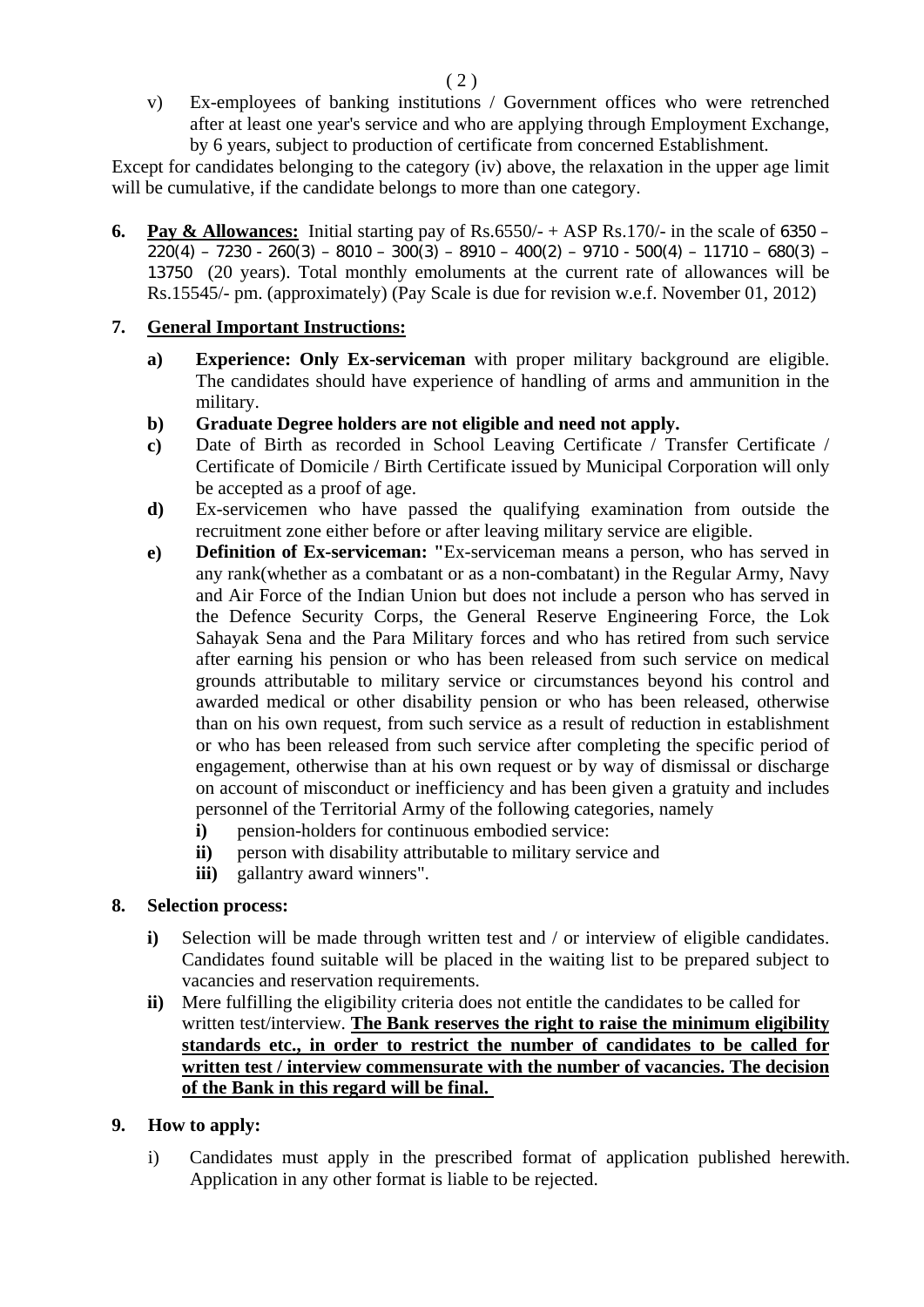The format of the application published herewith should not itself be used as

- ii) Application. . A4 sheet (29.7 cm x 21 cm) should be used for Application. Application may be preferably typewritten or neatly handwritten in Hindi / English (Block/ Capital).
- iii) Application should be supported by the following documents:
- Attested copies of all relevant documents/certificates regarding age and educational qualifications. (No originals should be sent with the application).
- **\*** Latest passport size signed photograph (3 cm x 2.5cm) should be affixed on the right hand top corner of the application.
- **\*** In case of candidates belonging to SC/ST/OBC, attested copy of the relative certificate from the Competent Authority.
- **\*** Attested copies of the discharge certificate / service book issued by the Armed forces.
- iv) The application must be sent by **ordinary post** only or maybe deposited in the box kept at the Reception Center of RBI's Main Office Bldg, South Gandhi Maidan, Patna on any day between 10.15 am to 5.00 pm on week days except Saturdays, Sundays and Holidays in a cover superscribed **"Application for the post of Security Guard".** Application should be addressed to the **Regional Director, Reserve Bank of India, Human Resource Management Department, Recruitment Section, South Gandhi Maidan, Patna-800 001.**
- v) One envelope should contain application of one candidate only.
- vi) No application will be received in person or any acknowledgement given thereof.

#### **10. Ineligibility:**

i) Women/Physically handicapped / Disabled ex-servicemen will not be eligible.

ii) Before applying for the post of Security Guard, the candidates should ensure that they satisfy the eligibility norms in all respects as mentioned in the advertisement as on the date specified. Applications incomplete in any respect and / or not accompanied by relevant documents / certificates and / or received late shall be rejected. Bank's decision in this regard shall be final. The Bank reserves the right to reject any application / candidature at any stage of the recruitment process without assigning any reasons/s.

#### **11. Closing Date:**

INA New Delhi-110 023.

Applications complete in all respects must reach the Bank's office on the aforesaid address latest by April 30, 2014.

#### **Warning:**

- i) No correspondence will be entered into, with candidates not found eligible / not considered for Interview.
- ii) Canvassing in any form will be a disqualification. Any attempt on the part of the candidate to obtain support for his candidature by any means such as submitting fabricated documents, making statements which are incorrect / false, suppressing material information, resorting to irregular or improper means in connection with the candidature using unfair means etc. shall be disqualifying factor. If any unscrupulous person pretends to provide assistance by resorting to unfair means, a complaint may be lodged with any of the following:- Complaint Redressal Cell, Reserve Bank of India, HRMD, Patna-800 001 Central Vigilance Commission, Satarkata Bhavan, Block 'A', GPO Complex,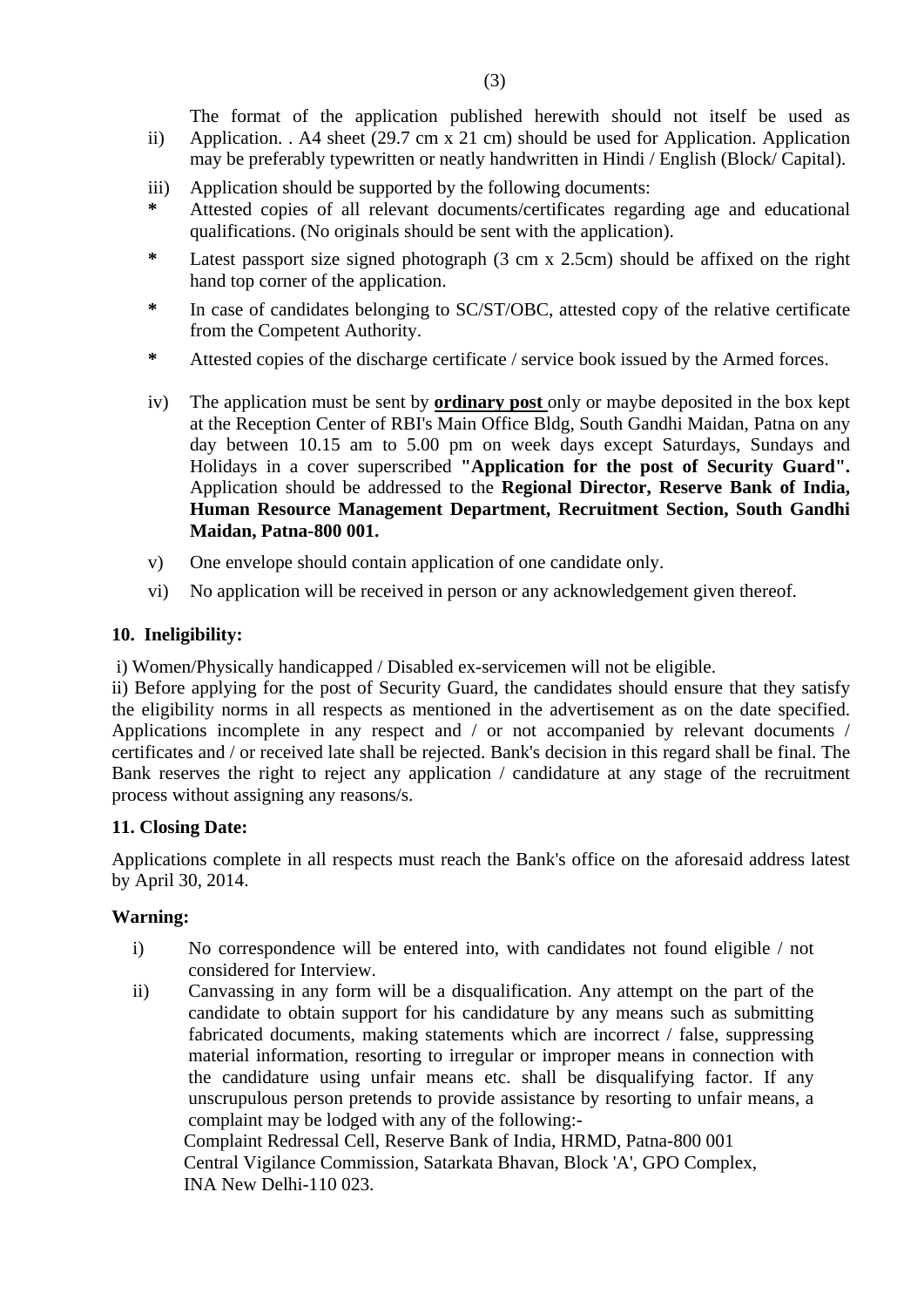

# भारतीय रिजर्व बैंक, पटना **RESERVE BANK OF INDIA, PATNA www.rbi.org.in**

#### APPLICATION FOR THE RECRUITMENT OF SECURITY GUARDS IN CLASS IV STAFF IN RESERVE BANK OF INDIA, PATNA.

| (Advertisement No. 1/2014 Dated 28.03.2014)                                                                                                                                                                                                                                              | Affix recent<br>photograph of  |  |
|------------------------------------------------------------------------------------------------------------------------------------------------------------------------------------------------------------------------------------------------------------------------------------------|--------------------------------|--|
| Application for the post of <b>Security Guards</b>                                                                                                                                                                                                                                       | $size - 3 cm x$<br>2.5 cm with |  |
| Original documents should not be attached with the application                                                                                                                                                                                                                           | signature.                     |  |
| $1st$ NAME<br>1. Full name of<br><b>SURNAME</b><br>Middle NAME                                                                                                                                                                                                                           |                                |  |
| A) Applicant:                                                                                                                                                                                                                                                                            |                                |  |
| B) Father:                                                                                                                                                                                                                                                                               |                                |  |
| 2. Full address for communication (with pin-code)                                                                                                                                                                                                                                        |                                |  |
|                                                                                                                                                                                                                                                                                          |                                |  |
| (As recorded in School leaving certificate).                                                                                                                                                                                                                                             |                                |  |
| 4. Educational Qualifications: As on 01.01.2014                                                                                                                                                                                                                                          |                                |  |
| (Standard passed)<br>Marks obtained<br>out of<br>Percentage                                                                                                                                                                                                                              |                                |  |
|                                                                                                                                                                                                                                                                                          | last                           |  |
| attended and place/ State                                                                                                                                                                                                                                                                |                                |  |
| 6. Details of Service in Armed Forces.<br>Name of the Force Served:<br>a.<br>Date of joining the Defence services:<br>b.<br>Date of discharge from the Defence services:<br>$c_{\cdot}$<br>Length of service:<br>d.<br>From<br>To<br>M<br>Y<br>Y<br>Y<br>D<br>M<br>D<br>M<br>M<br>D<br>D | Y                              |  |
| Mode of discharge from the Armed forces / other eligible forces (Tick as applicable)<br>e.<br>Whether retired after earning service pension:<br>$\mathbf{i}$<br>Has been released under medical ground and awarded medical/other disability pension                                      | Y/N/NA<br>Y/N/NA               |  |
| <b>OR</b><br>Has been released (otherwise than at his own request) as a result of reduction<br>establishment:<br><b>OR</b>                                                                                                                                                               |                                |  |
| Has been released after completing specified period of engagement (otherwise than at<br>his own request or by way of dismissal or discharge on account of misconduct or<br>efficiency) and has been granted gratuity:<br><b>OR</b>                                                       | Y/N/NA                         |  |

Has been released at own request before completion of service and earning service Y/N/NA pension: